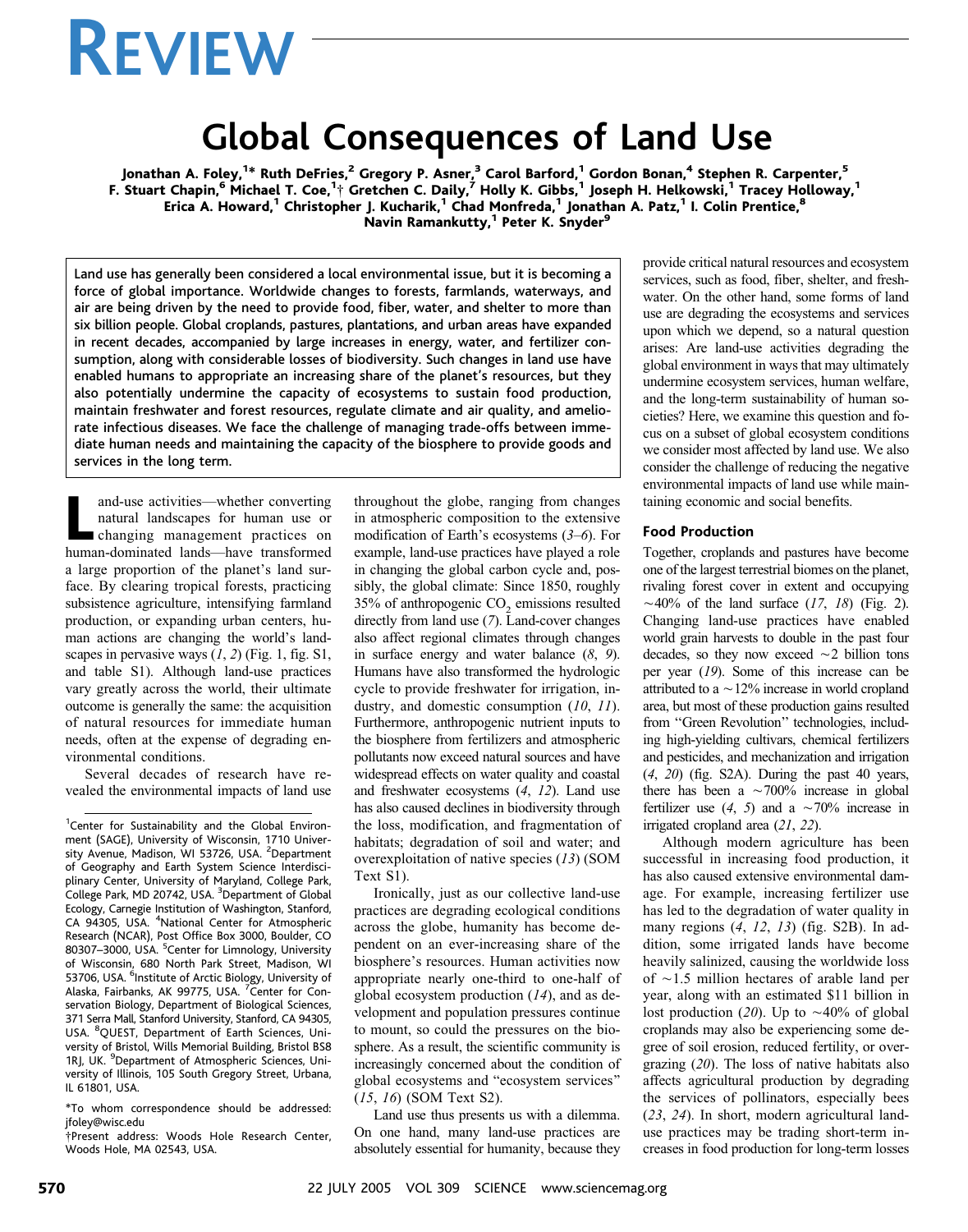in ecosystem services, including many that are important to agriculture.

#### Freshwater Resources

Land use can disrupt the surface water balance and the partitioning of precipitation into evapotranspiration, runoff, and groundwater flow. Surface runoff and river discharge generally increase when natural vegetation (especially forest) is cleared (25, 26). For instance, the Tocantins River basin in Brazil showed a  $\sim$ 25% increase in river discharge between 1960 and 1995, coincident with expanding agriculture but no major change in precipitation (26).

Water demands associated with land-use practices, especially irrigation, directly affect freshwater supplies through water withdrawals

and diversions. Global water withdrawals now total ~3900 km<sup>3</sup> yr<sup>-1</sup>, or ~10% of the total global renewable resource, and the consumptive use of water (not returned to the watershed) is estimated to be  $\sim$ 1800 to 2300 km<sup>3</sup> yr<sup>-1</sup> (22, 27) (fig. S3A). Agriculture alone accounts for  $\sim$ 85% of global consumptive use (22). As a result, many large rivers, especially in semiarid regions, have greatly reduced flows, and some routinely dry up (21, 28). In addition, the extraction of groundwater reserves is almost universally unsustainable and has resulted in declining water tables in many regions (21, 28) (fig. S2, B and C).

Water quality is often degraded by land use. Intensive agriculture increases erosion and sediment load, and leaches nutrients and agricultural chemicals to groundwater, streams, and

rivers. In fact, agriculture has become the largest source of excess nitrogen and phosphorus to waterways and coastal zones (12, 29). Urbanization also substantially degrades water quality, especially where wastewater treatment is absent. The resulting degradation of inland and coastal waters impairs water supplies, causes oxygen depletion and fish kills, increases blooms of cyanobacteria (including toxic varieties), and contributes to waterborne disease (12, 30).

#### Forest Resources

Land-use activities, primarily for agricultural expansion and timber extraction, have caused a net loss of  $\sim$  7 to 11 million km<sup>2</sup> of forest in the past 300 years (17, 32, 33). Highly managed forests, such as timber plantations in North America and oil-palm plantations in Southeast Asia, have also replaced many natural forests and now cover 1.9 million km2 worldwide (31).

Many land-use practices (e.g., fuel-wood collection, forest grazing, and road expansion) can degrade forest ecosystem conditions—in terms of productivity, biomass, stand structure, and species composition—even without changing forest area. Land use can also degrade forest conditions indirectly by introducing pests and pathogens, changing fire-fuel loads, changing patterns and frequency of ignition sources, and changing local meteorological conditions (34).

In many parts of the world, especially in East Asian countries, reforestation and afforestation are increasing the area of forested



Fig. 1. Land-use transitions. Transitions in land-use activities that may be experienced within a given region over time. As with demographic and economic transitions, societies appear also to follow a sequence of different land-use regimes: from presettlement natural vegetation to frontier clearing, then to subsistence agriculture and small-scale farms, and finally to intensive agriculture, urban areas, and protected recreational lands. Different parts of the world are in different transition stages, depending on their history, social and economic conditions, and ecological context. Furthermore, not all parts of the world move linearly through these transitions. Rather, some places remain in one stage for a long period of time, while others move rapidly between stages. [Adapted from (1) and (2)]

lands (35). Furthermore, forest management in many regions is acting to improve forest conditions. For example, inadvertent nitrogen fertilization, peatland drainage, and direct management efforts increased the standing biomass of European forests by  $\sim$ 40% between 1950 and 1990, while their area remained largely unchanged (36, 37). These forests have become a substantial sink of atmospheric carbon ( $\sim$ 0.14 Pg C yr<sup>-1</sup> in the 1990s) (37), although other ecosystem services (including those provided by peatlands) and biodiversity are likely diminished.

#### Regional Climate and Air Quality

Land conversion can alter regional climates through its effects on net radiation, the disources, biomass burning, vehicle emission patterns, and other air pollution sources. Furthermore, the effects of land use on local meteorological conditions, primarily in urban heat islands, also affect air quality: Higher urban temperatures generally cause  $O<sub>3</sub>$  to increase  $(43)$ .

#### Infectious Disease

Habitat modification, road and dam construction, irrigation, increased proximity of people and livestock, and the concentration or expansion of urban environments all modify the transmission of infectious disease and can lead to outbreaks and emergence episodes (44). For example, increasing tropical deforestation coincides with an upsurge of malaria

and the partitioning of precipitation into soil water, evapotranspiration, and runoff. Modeling studies demonstrate that land-cover changes in the tropics affect climate largely through water-balance changes, but changes in temperate and boreal vegetation influence climate primarily through changes in the surface radiation balance (38). Large-scale clearing of tropical forests may create a warmer, drier climate (39), whereas clearing temperate and boreal forest is generally thought to cool the climate, primarily through increased albedo (40) (table S2, A and B).

vision of energy into sensible and latent heat,

Urban ''heat islands'' are an extreme case of how land use modifies regional climate. The reduced vegetation cover, impervious surface area, and morphology of buildings in

cityscapes combine to lower evaporative cooling, store heat, and warm the surface air (41). A recent analysis of climate records in the United States suggests that a major portion of the temperature increase during the last several decades resulted from urbanization and other land-use changes (9). Landcover change has also been implicated in changing the regional climate in China; recent analyses suggest that the daily diurnal temperature range has decreased as a result of urbanization (42).

Land-use practices also change air quality by altering emissions and changing the atmospheric conditions that affect reaction rates, transport, and deposition. For example, tropospheric ozone  $(O_3)$  is particularly sensitive to changes in vegetation cover and biogenic emissions. Land-use practices often determine dust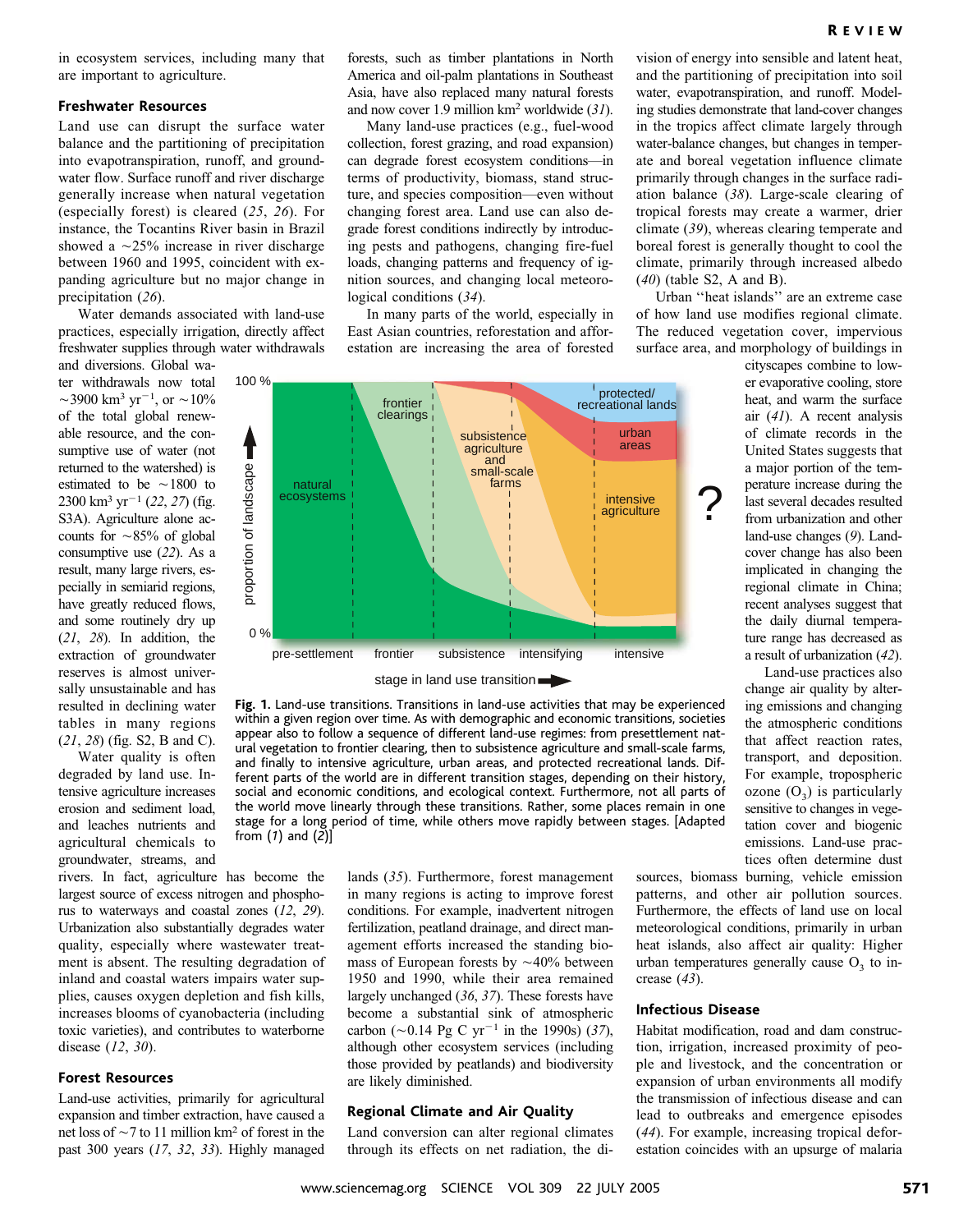### R EVIEW

and/or its vectors in Africa, Asia, and Latin America, even after accounting for the effects of changing population density (44, 45).

Disturbing wildlife habitat is also of particular concern, because  $\sim$ 75% of human diseases have links to wildlife or domestic animals (44). Land use has been associated with the emergence of bat-borne Nipah virus in Malaysia (46), cryptosporidiosis in Europe and North America, and a range of foodborne illnesses globally (47). In addition, road building is linked to increased bushmeat hunting, which may have played a key role in the emergence of human immunodeficiency virus types 1 and 2; simian foamy virus was recently documented in hunters, confirming this mechanism of cross-species transfer (48).

The combined effects of land use and extreme climatic events can also have serious

impacts, both on direct health outcomes (e.g., heat mortality, injury, fatalities) and on ecologically mediated diseases. For example, Hurricane Mitch, which hit Central America in 1998, exhibited these combined effects: 9,600 people perished, widespread water- and vectorborne diseases ensued, and one million people were left homeless (49). Areas with extensive deforestation and settlements on degraded hillsides or floodplains suffered the greatest morbidity and mortality (50).

## Confronting the Effects of Land Use

Current trends in land use allow humans to appropriate an ever-larger fraction of the biosphere's goods and services while simultaneously diminishing the capacity of global ecosystems to sustain food production, maintain freshwater and forest resources, regulate



Fig. 2. Worldwide extent of human land-use and land-cover change. These maps illustrate the geographic distribution of ''potential vegetation'' (top), vegetation that would most likely exist in the absence of human land use, and the extent of agricultural land cover (including croplands and pastures) (middle and bottom) across the world during the 1990s. [Adapted from (17) and (18)]

climate and air quality, and mediate infectious diseases. This assertion is supported across a broad range of environmental conditions worldwide, although some (e.g., alpine and marine areas) were not considered here. Nevertheless, the conclusion is clear: Modern landuse practices, while increasing the short-term supplies of material goods, may undermine many ecosystem services in the long run, even on regional and global scales.

Confronting the global environmental challenges of land use will require assessing and managing inherent trade-offs between meeting immediate human needs and maintaining the capacity of ecosystems to provide goods and services in the future (Fig. 3) (2, 16). Assessments of trade-offs must recognize that land use provides crucial social and economic benefits, even while leading to possible long-

term declines in human welfare through altered ecosystem functioning (2).

Sustainable land-use policies must also assess and enhance the resilience of different land-use practices. Managed ecosystems, and the services they provide, are often vulnerable to diseases, climatic extremes, invasive species, toxic releases, and the like (51–53). Increasing the resilience of managed landscapes requires practices that are more robust to disturbance and can recover from unanticipated ''surprises.''

There is an increasing need for decision-making and policy actions across multiple geographic scales and multiple ecological dimensions. The very nature of the issue requires it: Land use occurs in local places, with real-world social and economic benefits, while potentially causing ecological degradation across local, regional, and global scales. Society faces the challenge of developing strategies that reduce the negative environmental impacts of land use across multiple services and scales while maintaining social and economic benefits.

What strategies can ameliorate the detrimental effects of land use? Examples of land-management strategies with environmental, social, and economic benefits include increasing agricultural production per unit land area, per unit fertilizer input, and per unit water consumed (19, 21, 54, 55); maintaining and increasing soil organic matter in croplands, which is a key to waterholding capacity, nutrient availability, and carbon sequestration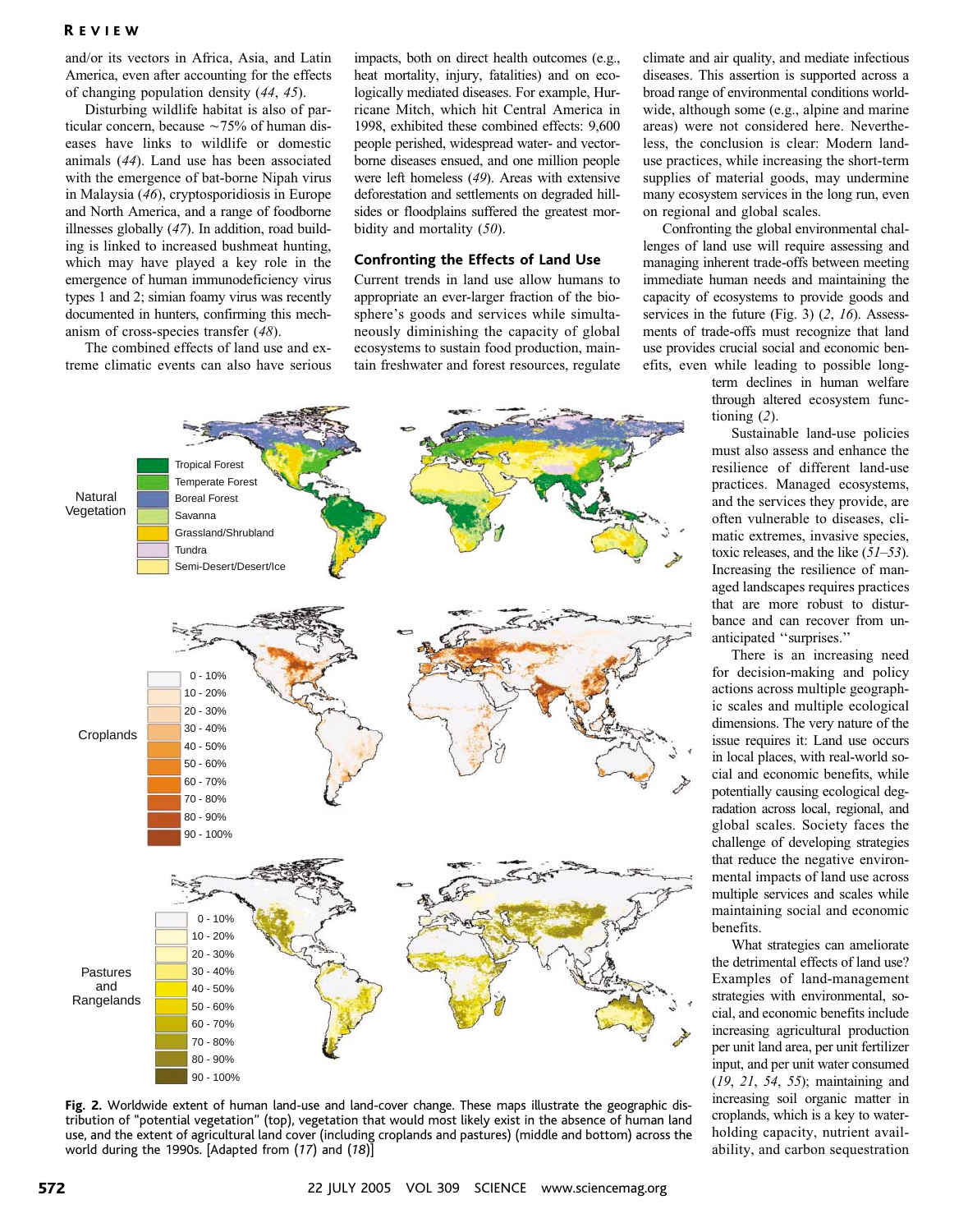$(56–58)$ ; increasing green space in urban areas, thereby reducing runoff and ''heat island'' effects; employing agroforestry practices that provide food and fiber yet maintain habitats for threatened species; and maintaining local biodiversity and associated ecosystem services such as pollination and pest control. Many of these strategies involve management of landscape structure through the strategic placement of managed and natural ecosystems, so the services of natural ecosystems (e.g., pest control by natural predators, pollination by wild bees, reduced erosion with hedgerows, or filtration of runoff by buffer strips) are available across the landscape mosaic.



Fig. 3. Conceptual framework for comparing land use and trade-offs of ecosystem services. The provisioning of multiple ecosystem services under different land-use regimes can be illustrated with these simple ''flower'' diagrams, in which the condition of each ecosystem service is indicated along each axis. (In this qualitative illustration, the axes are not labeled or normalized with common units.) For purposes of illustration, we compare three hypothetical landscapes: a natural ecosystem (left), an intensively managed cropland (middle), and a cropland with restored ecosystem services (right). The natural ecosystems are able to support many ecosystem services at high levels, but not food production. The intensively managed cropland, however, is able to produce food in abundance (at least in the short run), at the cost of diminishing other ecosystem services. However, a middle ground—a cropland that is explicitly managed to maintain other ecosystem services—may be able to support a broader portfolio of ecosystem services.

Local-scale case studies, drawn from a set of worldwide examples, illustrate how landuse practices can offer ''win-win-win'' environmental, social, and economic benefits:

(i) New York City purchased development rights in watersheds of the Catskill Mountains, which provide water purification services, for  $\sim$ US\$1 billion, instead of building a filtration plant for  $\sim$  US\$6 billion to \$8 billion plus annual operating costs of  $\sim$ US\$300 million (59).

(ii) Forests in the Yangtze watershed help moderate the discharge of river water, decreasing wet-season flow and enhancing dryseason flow. As a result, the Gezhouba hydroelectric plant produces an additional 40 million kilowatt-hours per year, worth  $\sim USS610,000$ per year, or the equivalent of  $\sim$ 40% of the forestry income from the region (60).

(iii) Coffee farms within  $\sim$ 1 km of forest benefit from wild pollinators, which can increase coffee yields by  $\sim$  20% and reduce the frequency of small misshapen coffee beans by  $\sim$  27% (24).

(iv) Parus major, a cavity-nesting bird of Europe, reduces the abundance of harmful caterpillars in apple orchards by as much as 50 to 99%. In the Netherlands, the foraging of *P. major* increased apple yields by  $\sim$  4.7 to 7.8 kg per tree  $(61)$ .

(v) Reflective roofing, green space, and increased shade reduce the effect of urban heat islands, with associated reductions in smog, heat-related mortality, and electricity demands from air conditioning. With such measures, a city like Sacramento, California, could lower its energy costs by  $\sim$ US\$26 million per year and reduce peak ozone concentrations by  $\sim$  6.5% (62).

(vi) Integrated pest management for malaria control (e.g., using larvivorous fish) can reduce the need for chemical pesticides while increasing food supplies. In China, for example, stocking rice paddies with edible fish reduced malaria cases and simultaneously enhanced protein nutrition (63).

Developing and implementing regional land-use strategies that recognize both shortand long-term needs, balance a full portfolio of ecosystem services, and increase the resilience of managed landscapes will require much more cross-disciplinary research on human-dominated ecosystems (16). However, it will also benefit from closer collaboration between scientists and practitioners—linking, for example, ecologists and land-use planners, hydrologists and farmers, climatologists and architects, and entomologists and physicians. A wide array of skills will be needed to better manage our planet's landscapes and balance human needs, the integrity of ecological infrastructure, the continued flow of ecosystem services, and the long-term health of people and the biosphere.

#### References and Notes

- 1. R. DeFries, G. Asner, R. Houghton, Eds., Ecosystems and Land Use Change. (American Geophysical Union, Geophysical Monograph Series, Vol. 153, Washington, DC, 2004).
- 2. R. S. DeFries, J. A. Foley, G. P. Asner, Front. Ecol. Environ. 2, 249 (2004).
- 3. P. M. Vitousek, H. A. Mooney, J. Lubchenco, J. M. Melillo, Science 277, 494 (1997).
- 4. P. A. Matson, W. J. Parton, A. G. Power, M. J. Swift, Science 277, 504 (1997).
- 5. D. Tilman et al., Science 292, 281 (2001).
- 6. M. Wackernagel et al., Proc. Natl. Acad. Sci. U.S.A. 99, 9266 (2002).
- 7. R. A. Houghton, J. L. Hackler, ORNL/CDIAC-131, NDP-050/R1 (Oak Ridge National Laboratory, Oak Ridge, TN, 2001).
- 8. R. A. Pielke Sr. et al., Philos. Trans. R. Soc. London Ser. B 360, 1705 (2002).
- 9. E. Kalnay, M. Cai, Nature 423, 528 (2003).
- 10. S. L. Postel, G. C. Daily, P. R. Ehrlich, Science 271, 785 (1996).
- 11. C. J. Vörösmarty, P. Green, J. Salisbury, R. B. Lammers, Science 289, 284 (2000).
- 12. E. M. Bennett, S. R. Carpenter, N. F. Caraco, Bioscience 51, 227 (2001).
- 13. S. L. Pimm, P. Raven, Nature 403, 843 (2000).
- 14. P. M. Vitousek, P. R. Ehrlich, A. H. Ehrlich, P. A. Matson, Bioscience 36, 368 (1986).
- 15. G. C. Daily, Nature's Services: Societal Dependence on Natural Ecosystems (Island Press, Washington, DC, 1997).
- 16. Millennium Ecosystem Assessment, Ecosystems and Human Wellbeing: A Framework for Assessment (Island Press, Washington, DC, 2003).
- 17. N. Ramankutty, J. A. Foley, Global Biogeochem. Cycles 13, 997 (1999).
- 18. G. P. Asner et al., Annu. Rev. Environ. Resour. 29 (2004).
- 19. C. C. Mann, Science 283, 310 (1999).
- 20. S. Wood, K. Sebastian, S. J. Scherr, Pilot Analysis of Global Ecosystems: Agroecosystems (International Food Policy Research Institute and World Resources Institute, Washington, DC, 2000).